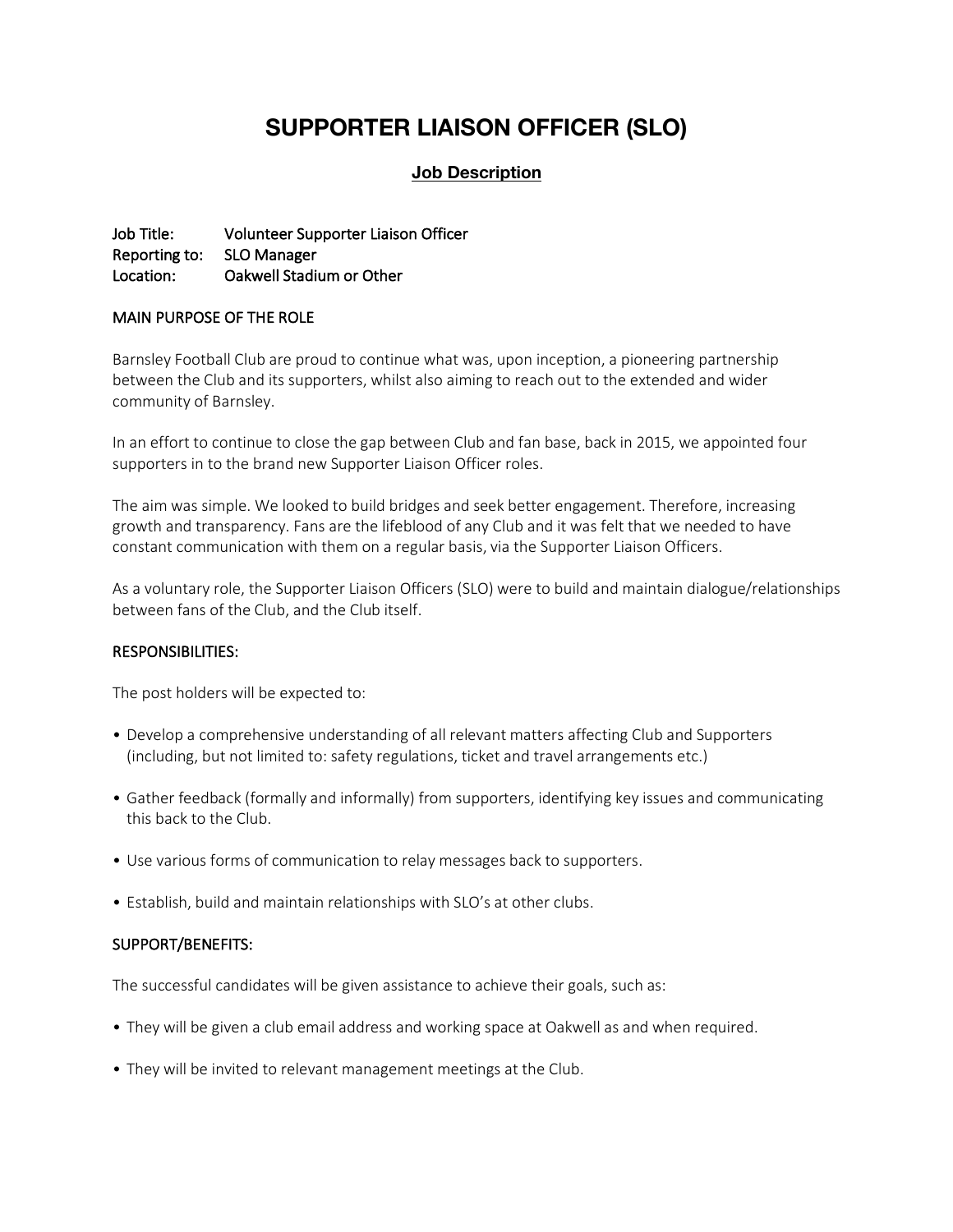- They will enjoy access to and support from key personnel within the Club.
- They will be given a guaranteed, complimentary seat for all Barnsley FC fixtures at Oakwell.
- Successful AWAY SLO's will receive complimentary away tickets and free club travel.
- Reasonable travel expenses for attendance at meetings associated with the role will be reimbursed by the Club.

## PERSONAL SKILLS:

It is desirable but not essential that you will be a passionate, knowledgeable and outgoing Barnsley Football Club supporter, someone with a deep understanding of the Club, its heritage and history, who has their finger on the pulse when it comes to supporter sentiment.

A strong ability to communicate both face-to-face and online is essential, with a keen desire to work with and represent Barnsley Football Club. It would be ideal if candidates live within easy travelling distance of Oakwell.

Whilst this is a voluntary position, a great sense of pride in your work and the ability to work with senior management and key personnel is essential. You should have the following attributes:

- Friendly and polite manner
- Reliable and flexible
- Proactive
- A team player
- A good listener and willing to learn
- Assertive and motivated

#### SAFEGUARDING:

- Understands Health and Safety principles and practices and adheres to the Club's Safeguarding policy and practices.
- Supports equality and values diversity and recognizes people's rights in accordance with legislation, policies and procedures ensuring all legal obligations are met

#### PERSONAL DEVELOPMENT:

You will be expected to seek way of updating and improving your personal skills, knowledge and understanding relevant to your own role.

You should not refuse to undertake work which is not specified in this Job description. The post holder will be required to observe Club policies and procedures, and to maintain confidentiality regarding all information processed.

# **Applications for the post(s) should be submitted in writing to: SLO Manager, Barnsley Football Club, Oakwell, Grove Street, Barnsley, S71 1ET.**